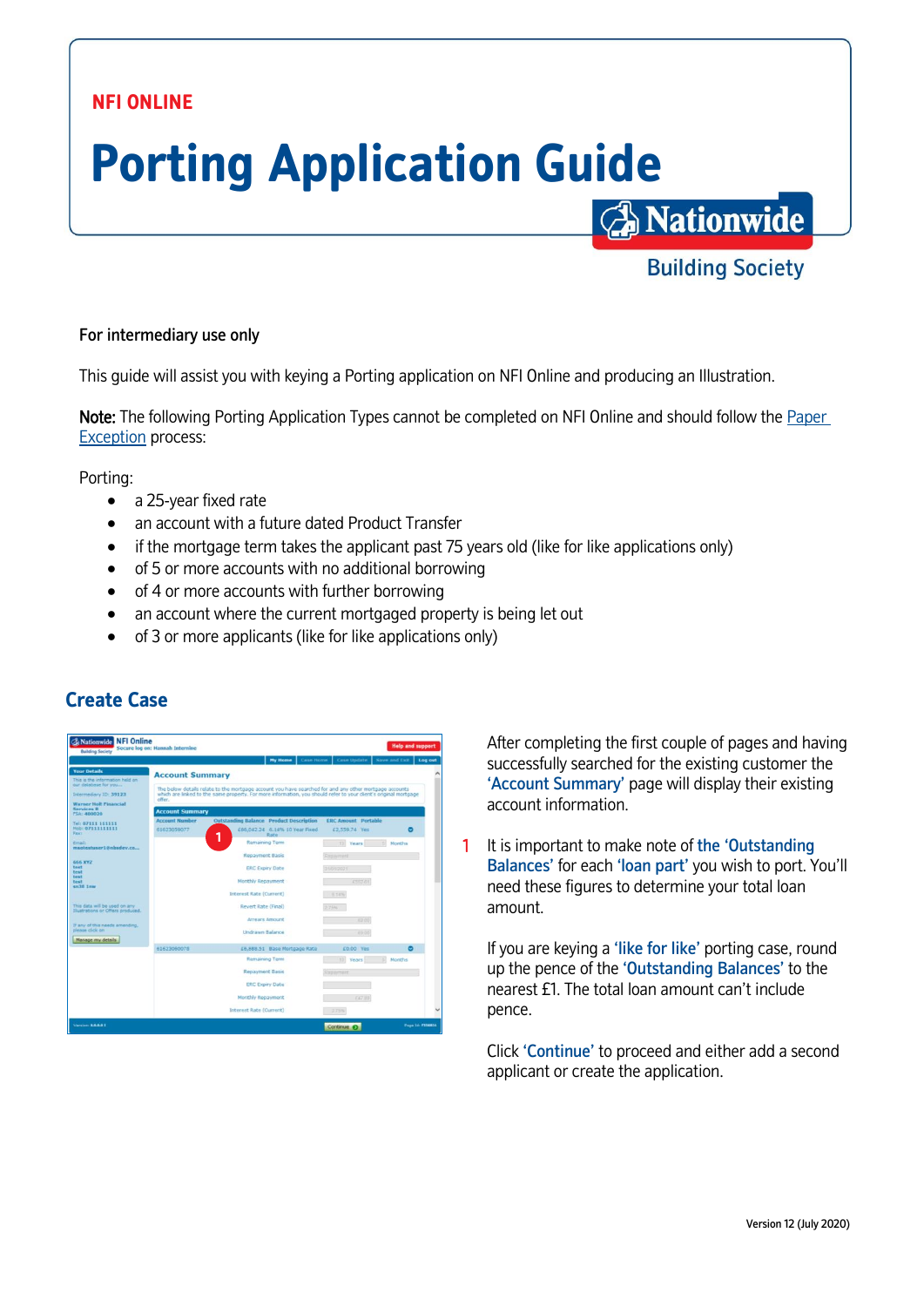## **Illustration**



The 'Applicant type' will default to 'Existing Nationwide Borrower' where applicable.

**1** Key the total loan required in the 'Loan Amount' field. This figure must include all 'loan parts' you wish to port and any 'further borrowing' amount. Please note, the minimum that can be taken as further borrowing is £5,000.

Remember: The total loan amount cannot include pence. When porting 'like for like' please round the pence of each loan part up to the nearest pound when calculating the total loan.

 $\mathcal{P}$ Key the overall 'Mortgage term' here. If there's further borrowing then this will be the term for the 'further borrowing'. A ported account can either retain its existing term or be aligned to the overall 'Mortgage Term' set here. Individual terms for each loan part are defined later.



The 'Porting Loan Selection' page will allow you to review and adjust your porting requirements.

- **1** The 'Mortgage Loan Requirements' will confirm the 'loan amount' and the 'requested term' on the application.
- 2 The 'Loan amount to be satisfied' will track how much of the loan you have accounted for. Each time you confirm a loan part will be ported, this amount will reduce. Any remainder can be taken as 'further borrowing'. The minimum that can be taken as further borrowing is £5,000. If you're left with a 'Loan amount to be satisfied' of less than £5,000 you will need to amend the loan amount in the 'Loan Requirements' screen of the 'DIP'.
- 3 Before you can proceed further, you'll need to confirm the terms on all the loan parts. If all loans are to have the same mortgage term, then ensure you click the  $\bullet$  option on each loan part and confirm if you wish to change the term to the 'requested term'. Please do this even if there is only one part (being the ported part with no further borrowing).

Remember: At least one loan part must have the same term as the 'requested term'.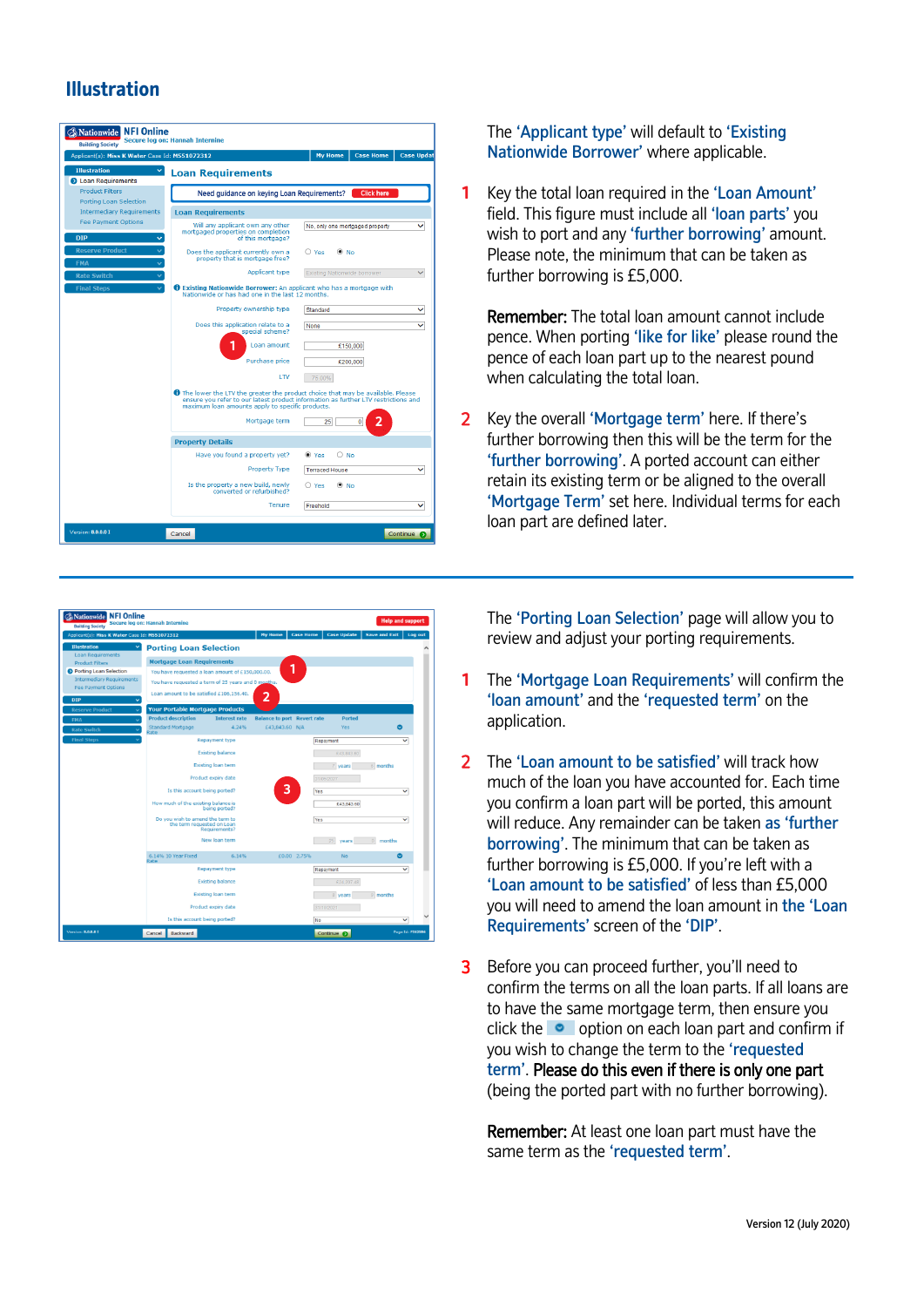

**1**Once you've confirmed all the terms, return to the first loan part to review its setup.

The **'Repayment type'** can be amended from 'interest only' or 'part and part' to 'repayment' but not vice versa. If you're taking 'further borrowing', that loan part can only be repayment.

2 The 'Balance you wish to port' section allows you to amend the porting amount for this loan part.

Once all loan parts have been reviewed, click 'Continue' to proceed.

Remember: You can't increase a porting balance, unless you are keying a 'like for like' porting case which should be rounded up to the nearest £1.

If the existing loan term is less than the minimum affordable term (provided at DIP), NFI Online will adjust the new loan term to match the requested term you keyed on the loan requirements screen. You won't be given the option to change this.

## **DIP**



The 'Applicant type' will default to 'Existing Nationwide Borrower' where applicable.

**1** $\overline{a}$ Key the total loan required in the 'Loan Amount' field. This figure must include all 'loan parts' you wish to port and any 'further borrowing' amount. Please note, the minimum that can be taken as further borrowing is £5,000.

Remember: The total loan amount cannot include pence. When porting 'like for like' please round the pence of each loan part up to the nearest pound when calculating the total loan.

Key the overall 'Mortgage term' here. If there's further borrowing then this will be the term for the 'further borrowing'. A ported account can either retain its existing term or be aligned to the overall 'Mortgage Term' set here. Individual terms for each loan part are defined later.

Key the remainder of the 'DIP' like a normal purchase.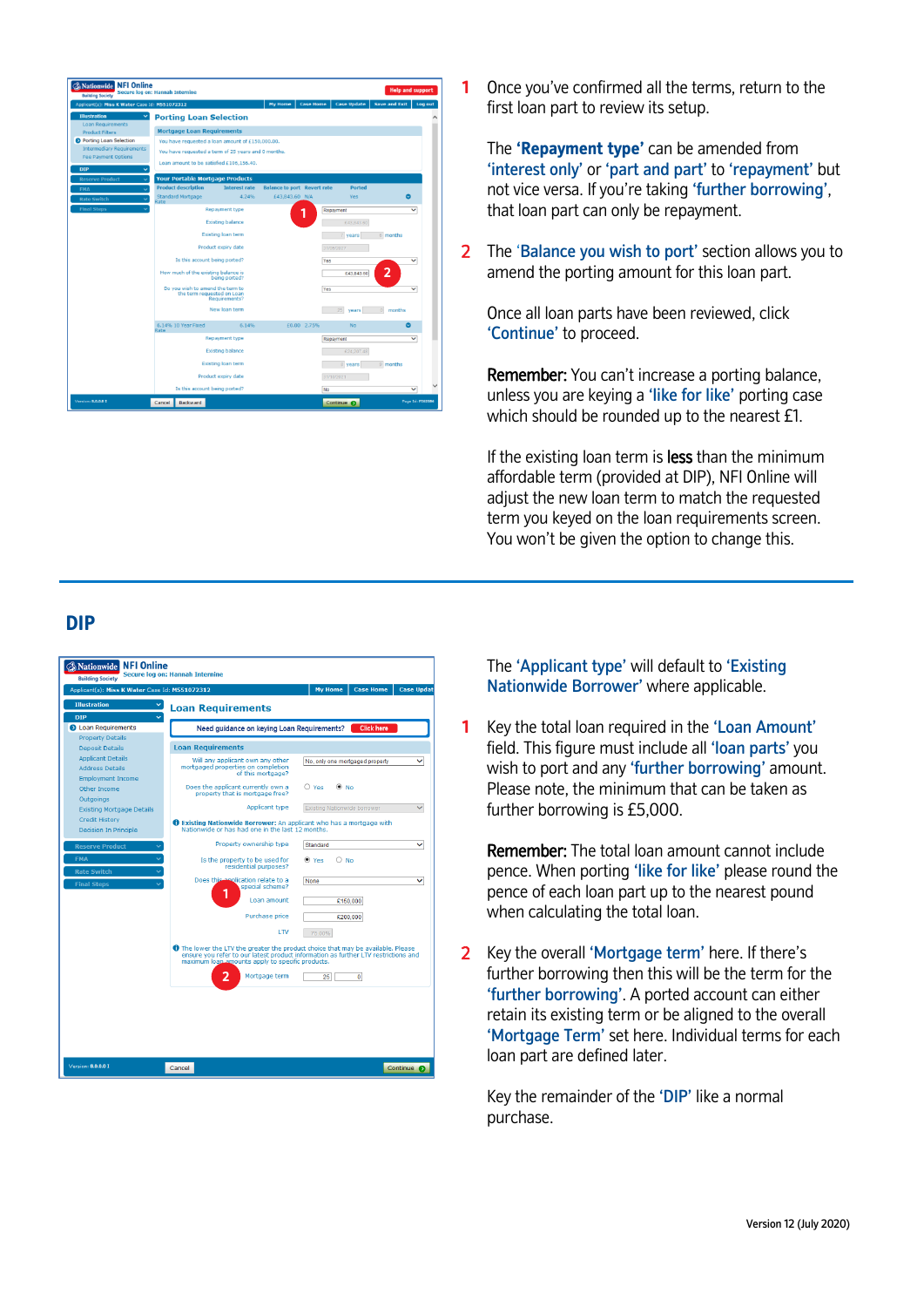

1 On the 'Existing Mortgage Details' page of the DIP, if any part of the mortgage is to be ported, then answer 'Yes' to the question 'Would the applicant(s) like to port any of these mortgage accounts?'

This will be locked to 'No' if you have selected interest only (new borrowing) as the scheme type on the loan requirements page (as you are unable to port any existing accounts if taking new borrowing on an interest only basis). If you would like to port an existing mortgage(s) and take the further borrowing on a capital and interest (repayment) basis, you will need to revisit the loan requirements screen and deselect 'interest only (new borrowing)'.

 $2<sup>1</sup>$ The mortgage accounts are listed with more details available by clicking the  $\bullet$  icon.

Complete the 'DIP' and continue onto the 'Reserve Product' section.

Note: The DIP decision will give you a minimum affordable term. If any parts of the loan(s) being ported are unaffordable over their current term, NFI Online will amend this to the minimum affordable term.



The 'Porting Loan Selection' page displays again in the Reserve Product module, it provides you with the opportunity to review and adjust your porting requirements, should you wish to make any amendments to your selections in the Illustration module.

# **Reserve Product**